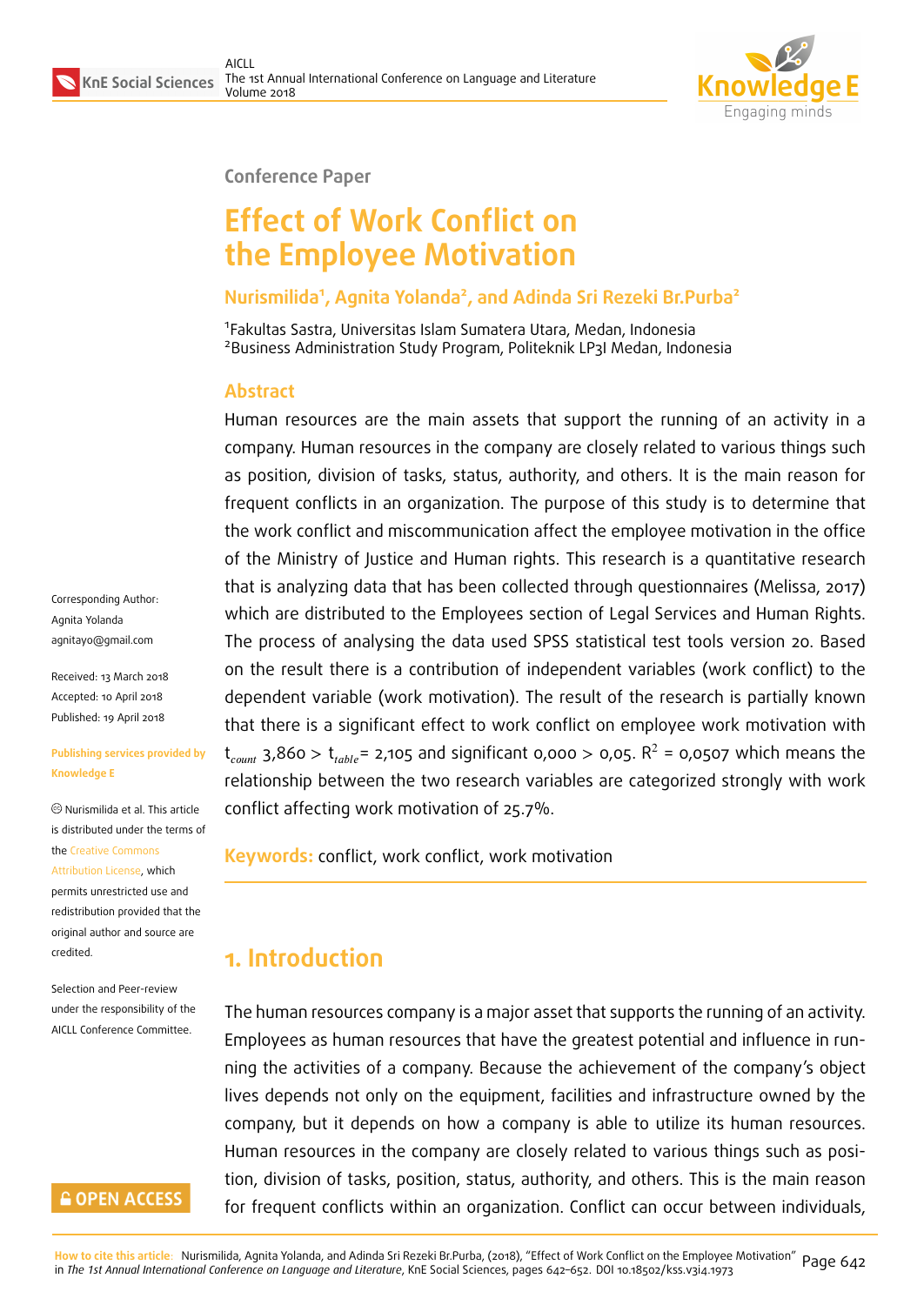between individuals and groups, and between groups, but conflicts can be avoided while maintaining good communication between superiors and subordinates as well as fellow employees.

A regional office of the ministry of justice and human rights is a government institution engaged in the field of service. The existence of various forms and factors - the factors that cause work conflicts that occur within a company where the conflicts that occur can cause losses to the company.

The purpose of this study is to determine whether the work conflict affects the employee motivation in the office of the ministry of justice and human rights.

#### **1.1. Human resource management**

Management plays an important role in improving the work productivity of employees by providing various forms of job training, job sharing and appropriate job placement and create conditions and a safe and comfortable working environment.

Hanggraeni (2012: 4) states that Human Resource Management (MSDM) as activities that try to facilitate people within the organization to contribute to the achievement of an organization's strategic plan.

#### **1.2. Working conflict**

Umam (2012: 262) states that conflict is a symptom when individuals or group exhibit "hostile" attitudes or behaviors toward other individuals or groups affecting the performance of any or all parties involved. While Mangkunegara (2013: 155) declaring conflict is a contradiction between what a person expects of himself, the other person, the organization with the reality of what he expects.

#### **1.3. Symptoms of conflict**

Here are several conflicting phenomena in the organization (Siswandi, 2011: 103), namely:

- 1. The existence of weak communication
- 2. There is enmity or envy between groups
- 3. There is interpersonal friction
- 4. Escalation of arbitration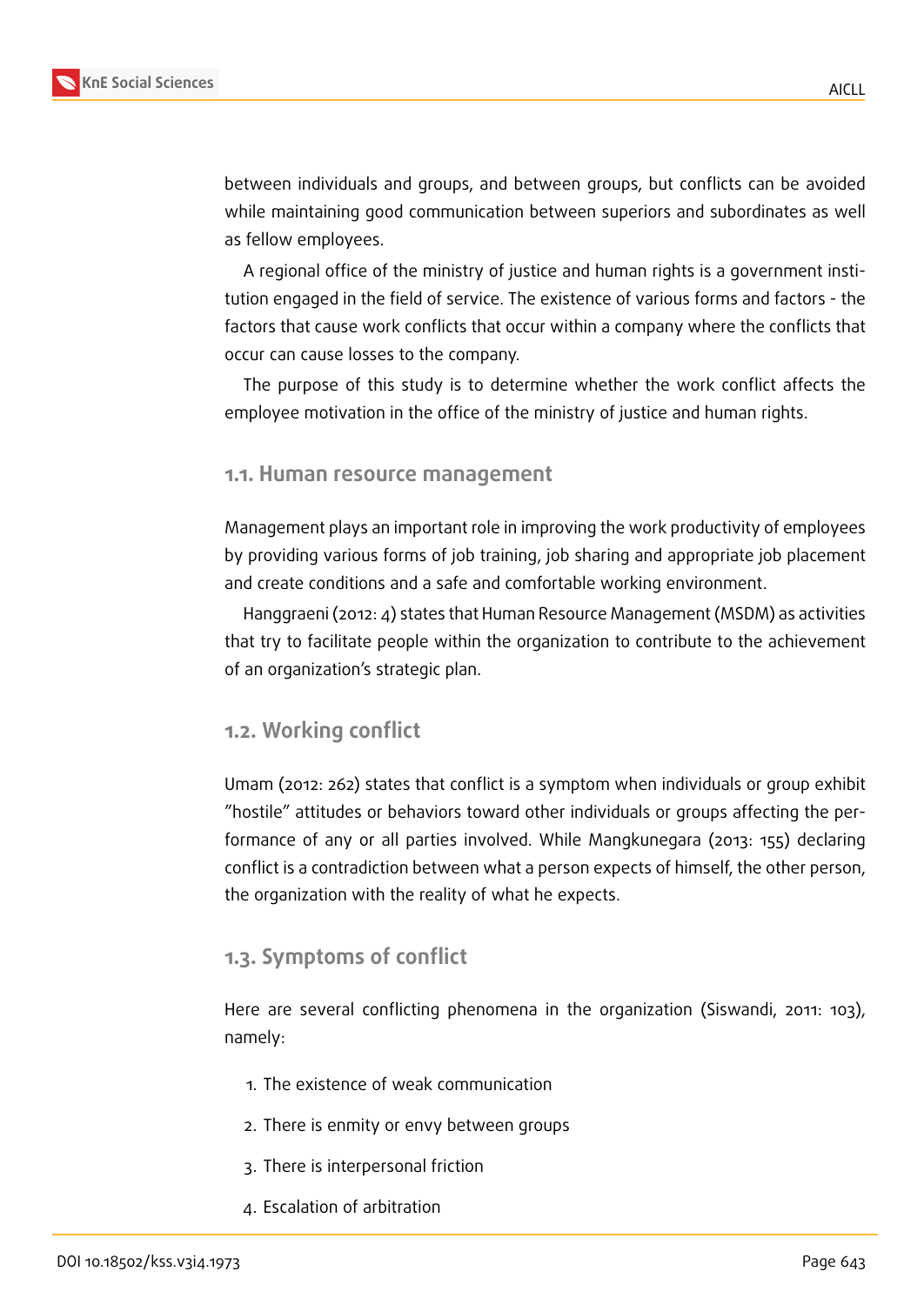- 5. Low morale
- 6. Existence of extreme beliefs

According to Siswandi (2011: 104)**,** Basically, there are 6 levels of conflict, that is:

1. Conflict within the person

This inner conflict is divided into conflicts of cognition and affective conflict. Cognitive conflicts relate to intellectual (thinking) coverage, whereas affective conflict is related to the range of behaviors or attitudes.

- 2. Interpersonal conflict
- 3. This conflict has to do with two or more people who have the distinction of determining and choosing a third issue, subject or goal to be equally important.
- 4. Conflict within the group

Conflict within this group consists of conflict *substantive* and affective conflict. Conflict *substantive* this is caused by different perceptions, and different perceptions are caused by different degrees of cognition. Affective conflict is based on an emotional response to a situation that is due to interaction that is not in line or because each person in the group has a different personality.

5. Inter-group conflict

A conflict that occurs because each group sees something in accordance with the interests of the group. This difference of interest is due to a difference of expectations.

6. Conflict within the organization

Conflict within the organization consists of:

- a. Vertical conflicts occur if the conflict has a vertical relationship, such as a subordinate with the boss.
- b. Horizontal conflict occurs when the conflict is an individual or part of equal standing.
- c. Diagonal conflict occurs when the conflict has penetrated the distribution of resources within the organization.
- 7. Inter-organizational conflicts are conflicts that occur between independent identity organizations that have no organizational structure.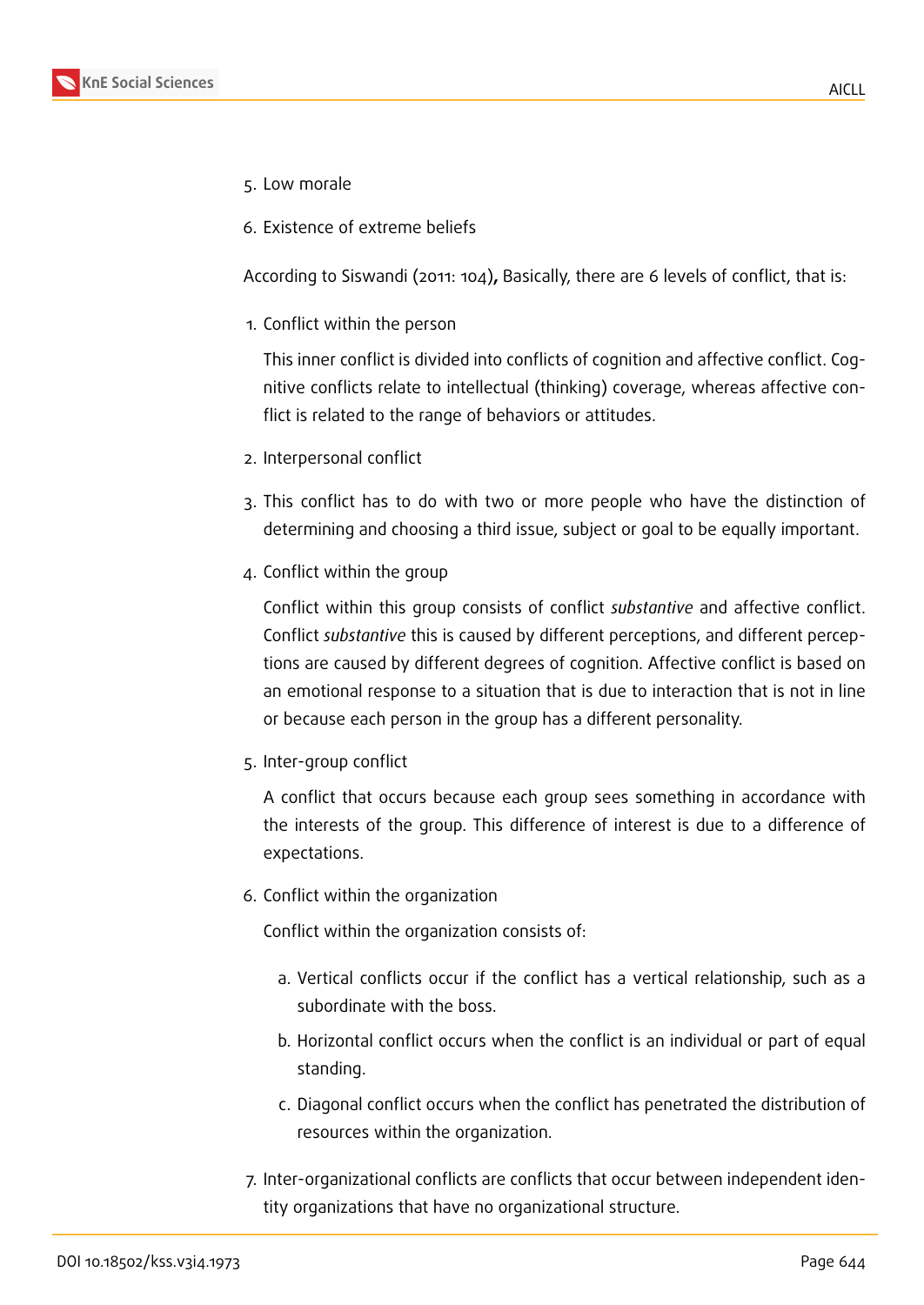

### **1.4. View of the conflict**

According to Mangkunegara (2013: 155), There are 3 (three) points of conflict in the organization, namely:

1. Traditional view

This view argues that conflict is something that is undesirable and harmful to organizational life.

2. Behavioral views

This view argues that conflict is an event or an event that usually occurs in organizational life, which can be useful (functional conflict) and can also harm the organization (dysfunctional conflict).

3. Interaction view

This view argues that conflict is an inevitable and necessary event for organizational leaders.

### **1.5. Types of conflict**

Wijono (2014: 224) states that there are several types of conflicts, namely:

1. Hierarchical conflict

The more complex the structure hierarchy becomes, the more often there is conflict between officials within the organizational structure, such as directors, managers, department heads, division heads, department heads, and supervisors and employees.

2. Functional and disfunctional conflict

Functional conflict is a confrontation between groups that want to gain and increase organizational performance. And dysfunctional conflicts are various confrontations or interactions between groups that harm and hinder the achievement of organizational goals. These functional and dysfunctional conflicts will appear in organizations when there are various management functions, such as planning, organizing, staffing, and direction.

3. Line-staff conflict

This conflict can arise when the relationship between the lines of authority and responsibility both overlaps and unclear.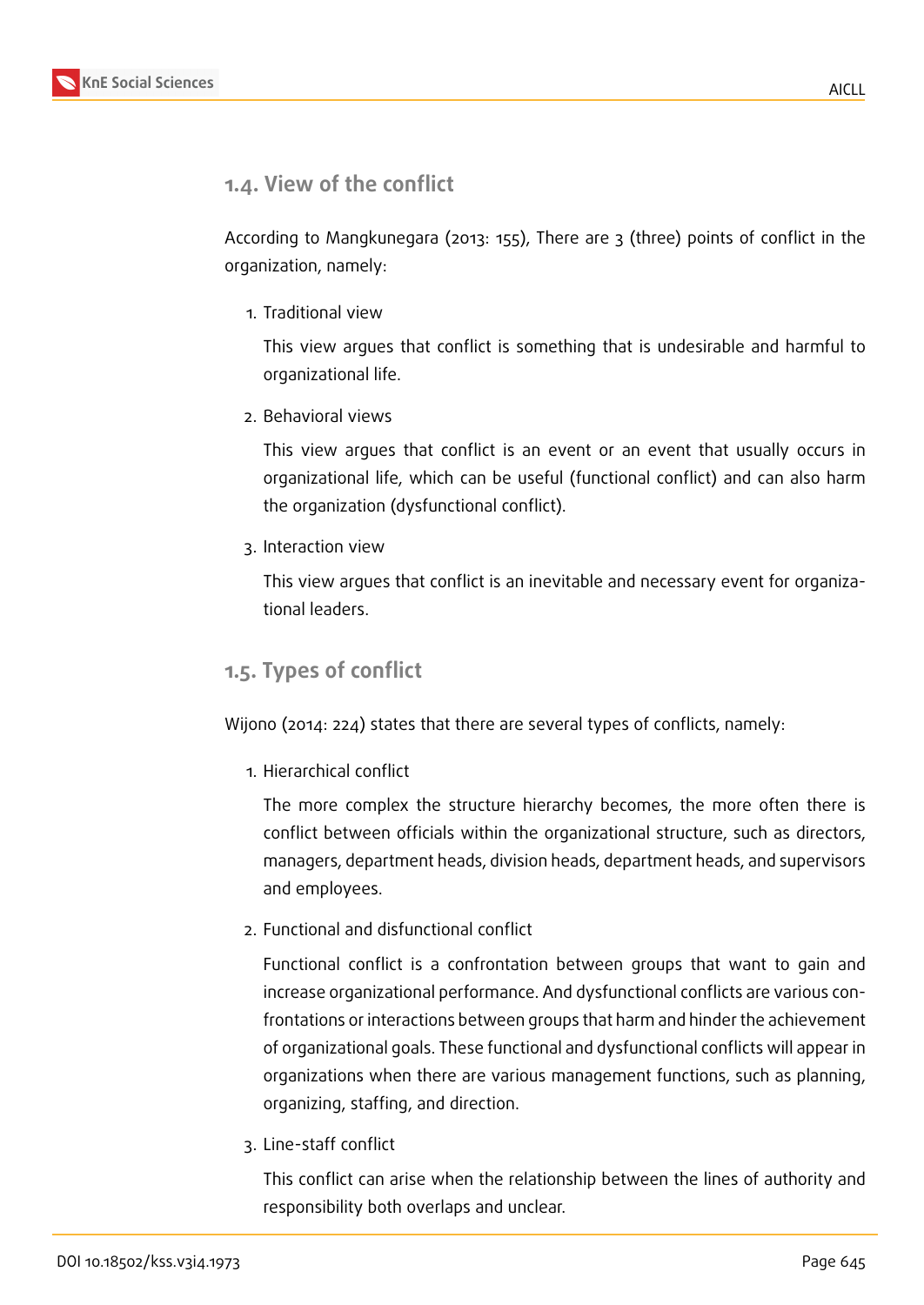

4. Formal - non formal conflict

This conflict occurs when there are groups, i.e. formal and informal groups have different interests in achieving their objectives

#### **1.6. Work motivation**

According to Mulyadi (2015: 87) "Motivation is a good encouragement from other people as well as from themselves to do a job with conscious and passion to achieve certain targets. One of the motivational theories that received a lot of positive response in the field of organizational management is the theory of needs hierarchy that was conveyed by Abraham Maslow. Wirawan (2013), according to Maslow each individual has needs - the needs are arranged hierarchically from the most basic level to the highest level. The Needs Hierarchy according to Abraham Maslow is as follows:

- (a) Basic physiological needs, such as food, clothing, housing, and other basic facilities are useful for workers' survival
- (b) The need for security, such as a work environment free from all forms of threats, job security or position, clear working status, and safety of the equipment used.
- (c) The need to be loved and cherished, such as interactions with coworkers, the freedom to engage in social activities, and the opportunity given to forge a close relationship with others.
- (d) Needs to be rewarded, such as rewarding and acknowledging individual work.
- (e) The need for self-actualization, such as opportunity and freedom to realize the ideals or expectations of individuals, the freedom to develop their talents or talents

#### **1.7. Motivation function**

Motivation has an important function of leadership, organization and individual members of the organization. These functions include the following Wirawan (2013: 678- 679):

- (a) Encourage organizational members to work and act, without motivation people will not act, work and work either for themselves or for the organization.
- (b) Increasing the efficiency level of employees and organizations. Employees who are motivated to carry out their work lower the cost of supervision because they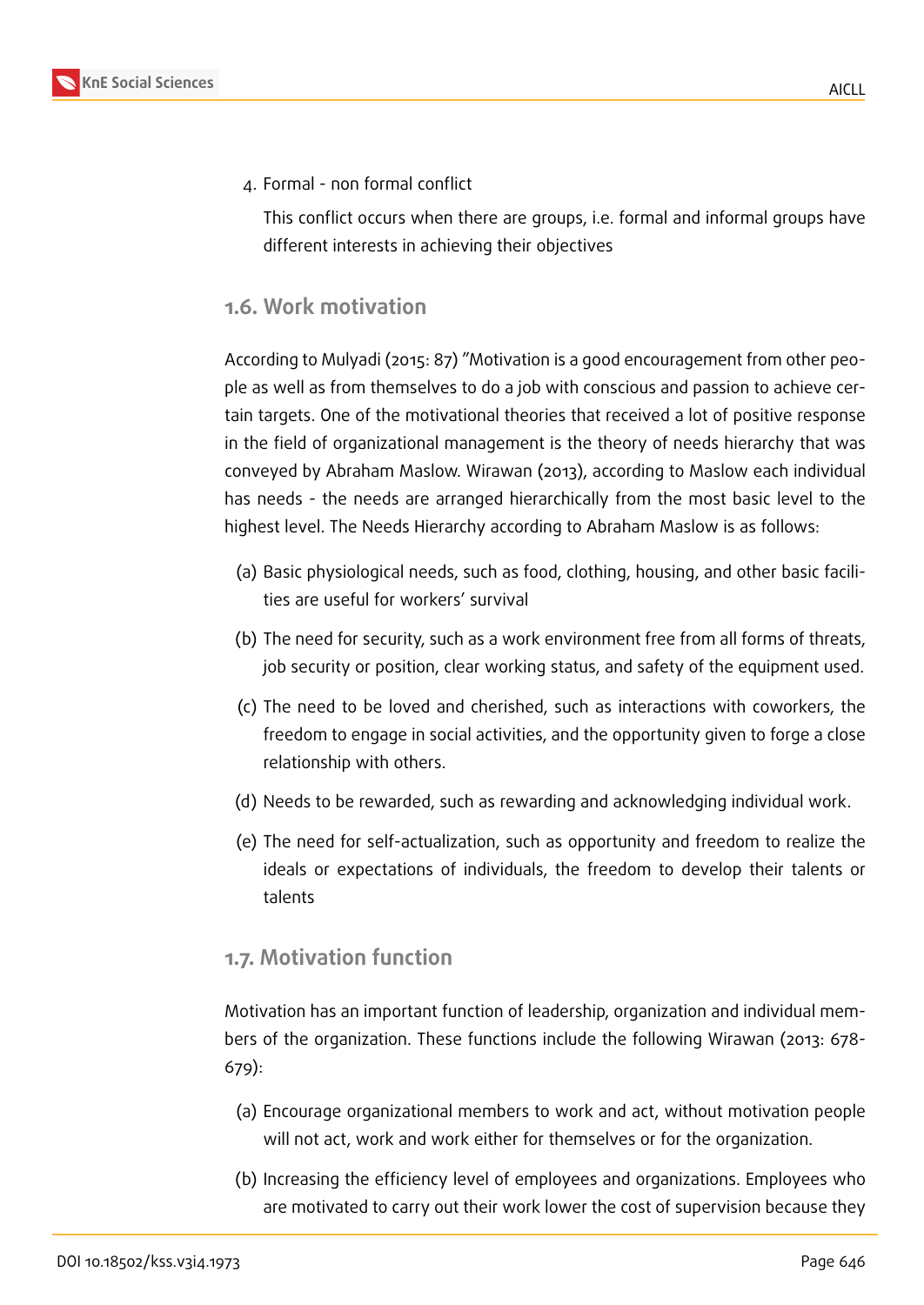do not need to be governed and supervised to carry out their routine tasks. Motivated employees perform their tasks to the fullest and not only work to meet their performance standards.

(c) Labor stability. Employees who have the high work motivation have job satisfaction, work ethic, work discipline, and high morale.

#### **1.8. Miscommunication as a trigger to conflict**

Miscommunication happens when individuals exchange information without clearly understanding one another. This can result in misinterpreted facts and details that prompt one team member to work from one set of perceived facts and information, while another is working in an entirely different direction. When the miscommunication is identified and each party believes his approach is the "right" approach, it can be a source of conflict.

A lack of communication can lead to misunderstanding, which in turn can lead to mistakes, missed deadlines and altered project directions. If a staff member feels her work or time has been wasted or blames a colleague for not conveying the proper information in a timely manner, frustration can result. Misunderstanding often arises when instructions are not clearly communicated, updates and status reports are not shared right away or there is no lead person responsible for a project or task [5].

#### **1.9. Research methodology**

This research is a quantitative research that is analyzing data that has been collected through a questionnaire which are distributed to the Employees section of Legal Services and Human Rights. Then to classify the Influence of Work Conflicts on Employee Work Motivation of Regional Offices of the Ministry of Law and Human Rights by using a Likert scale as a measurement and the value of predetermined variables. This research was conducted at Regional Office of the Ministry of Justice and Human Rights of North Sumatra, which is located at Jl. Putri Hijau No. 04 Medan. The study time is planned for approximately three months starting from January 2017 until May 2017.

#### **1.10. Population and sampel**

The population in this study is employees who work in the Regional Office of the Ministry of Justice and Human Rights in the service of law and human rights that is 45 respondents.The sample of research is if the subject is less than 100, then better taken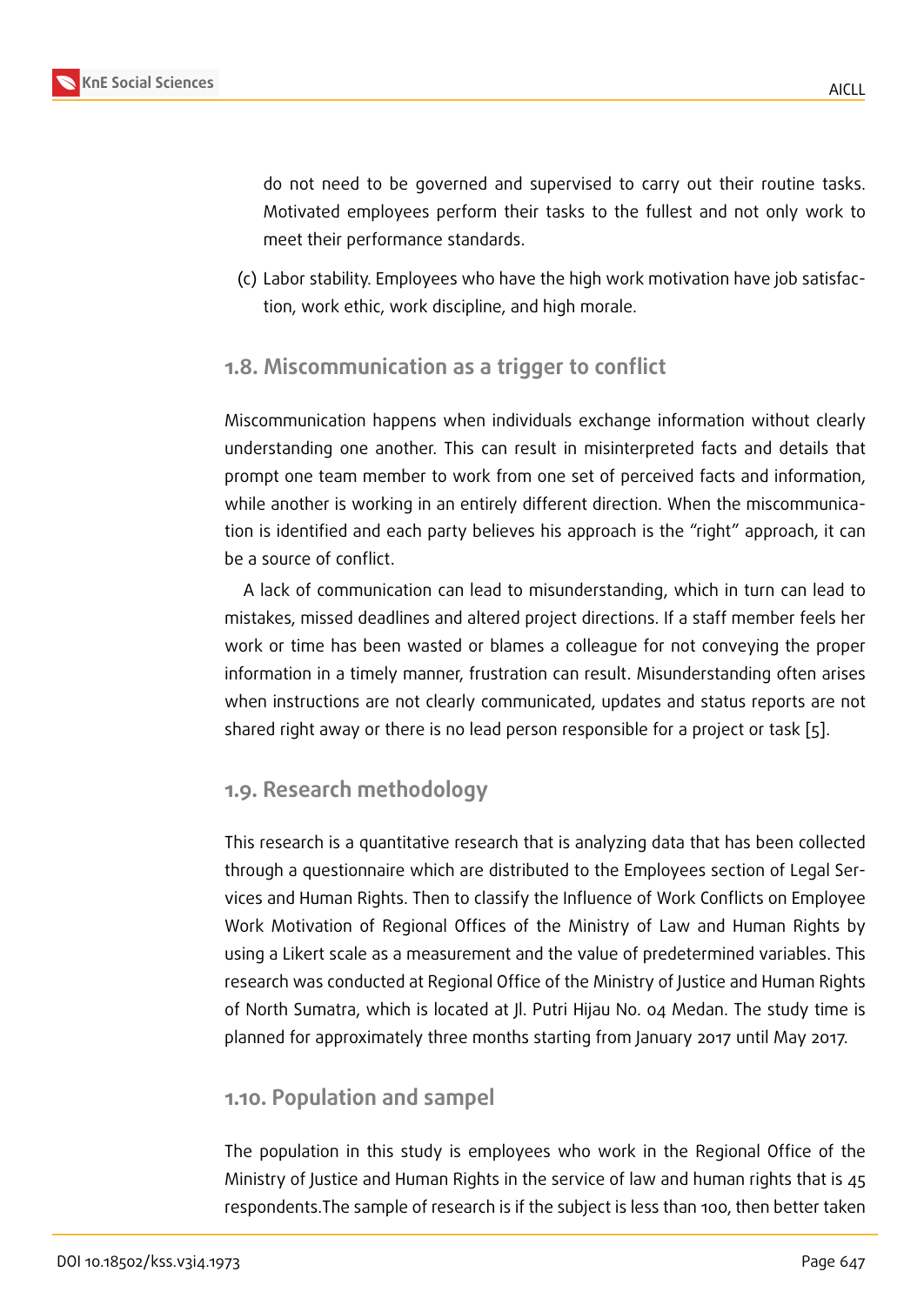

all until the research is a population. So the sample used in this study is a saturated sample of 45 employees.

#### **1.11. Hypothesis testing**

Temporary hypothesis in this research is that the influence of work conflict to work motivation of employees in the Regional Office of Ministry of Justice and Human Rights – SUMUT.

#### **1.12. Validity testing**

According to Indrayani (2013) Test Validity is done to determine the level of validity (validity) questions in the questionnaire. Testing is done with SPSS version software tool 20 by looking:

- 1. If the value of  $r_{count} > r_{label}$  the item variable is valid, or vice versa
- 2. If the value of  $r_{count} < r_{table}$  then the item variable is invalid

#### **1.13. Simple linear regression analysis**

Regression analysis is used to predict or estimate the value of one variable in relation to other variables known through the regression line equation. How to test:

#### $Y = a + bX$

- Y = Work Motivation
- X = Work Conflict
- a = Constant Numbers
- b = Regression Coefisien

**1.14. Partial test (T test)**

This test is used to used to calculate how the influence of each independent variable to the dependent variable:

1. Compare  $t_{count}$  with  $t_{table}$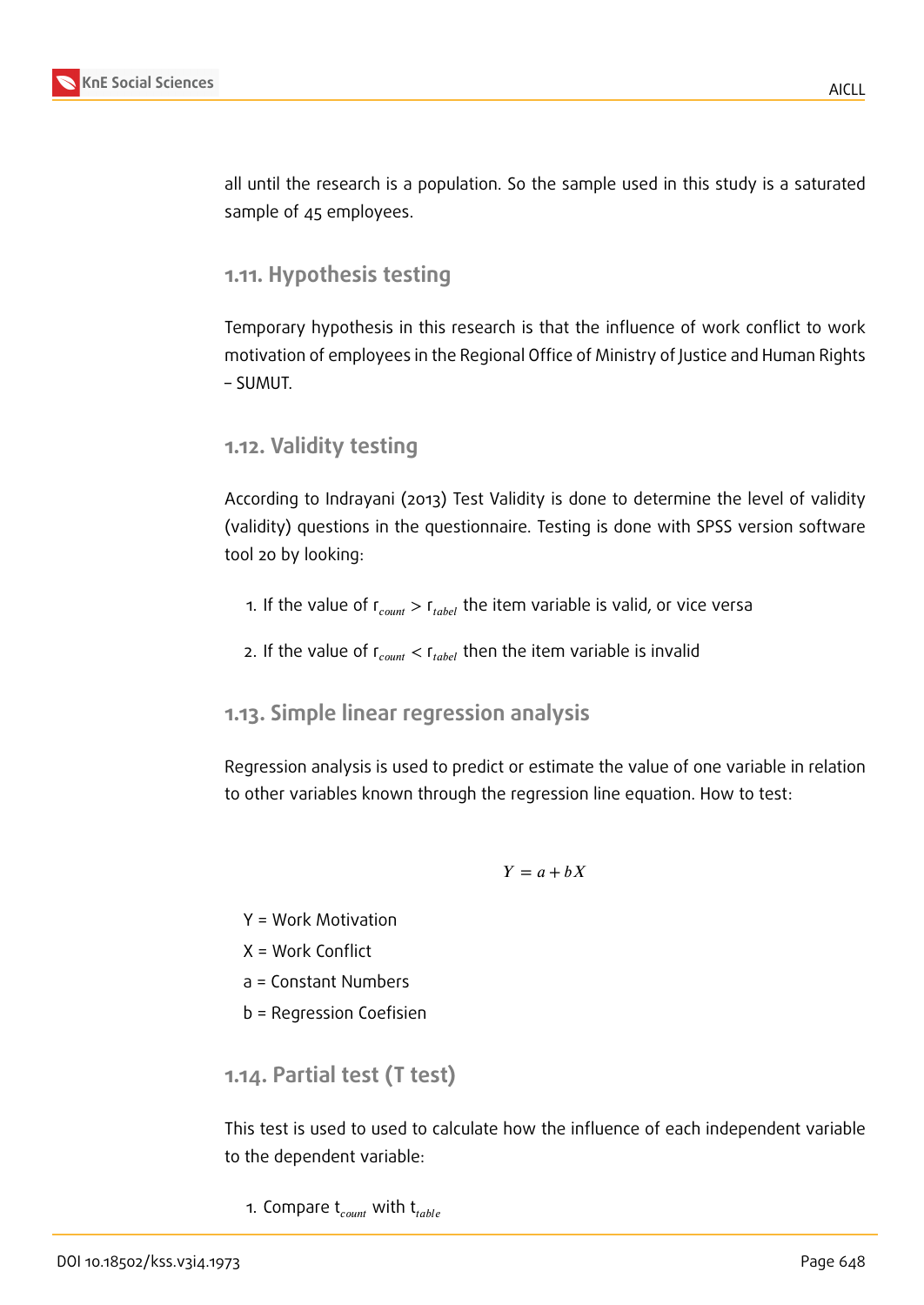

- (a)  ${\sf t}_{\it count}$   $\!$   $\!{\sf t}_{\it table}$  thenH $_{\rm 0}$ rejected andH $_{\rm 1}$  accepted to prove the independent variables together have a significant influence on the independent variable
- (b)  ${\rm t}_{\it count}$   $<$   ${\rm t}_{\it table}$ , then  ${\rm H}_0$  is accepted and  ${\rm H}_1$  is rejected to prove independent variables together have no significant influence on the dependent variable
- 2. A significant level using  $\alpha$  = 0.05 (5%)
- 3. Determination of value of α (real level) and t-table value

According to Hasan (2015: 149), the real level (α) is determined by degrees of freedom: db = n-1thendetermine the value of  $t_{\alpha:n-1}$  or  $t_{\alpha/2:n-1}$  from  $t_{table}$ .

### **1.15. Coefficient of determination test (R**<sup>2</sup> **)**

contribution for the independent variable to the dependent variable by looking at the total coefficient of determination total (R<sup>2</sup>). If (R<sup>2</sup>) obtained close to 1 (one) then it can be said the stronger the influence of independent variables to the dependent variable. Conversely, if ( $R^2$ ) is approaching o (zero), the weaker the influence of the independent variables on the dependent variable.

# **2. Discussion**

Based on the results of questionnaires to 45 respondents in Regional Office of the Ministry of Justice and Human Rights of North Sumatra, There is a contribution of independent variables (work conflict) to the dependent variable (work motivation).To know how to influence both by using Simple Linear Regression Test, T Test (Partial Test) and Coefficient of Determination.

#### **2.1. Simple linear regression**

| Coefficients <sup>a</sup> |        |                             |                              |       |      |  |  |
|---------------------------|--------|-----------------------------|------------------------------|-------|------|--|--|
| Model                     |        | Unstandardized Coefficients | Standardized<br>Coefficients | t     | Sig. |  |  |
|                           | B      | Std. Error                  | <b>Beta</b>                  |       |      |  |  |
| (Constant)                | 30,800 | 5,060                       |                              | 6,087 | ,000 |  |  |
| X                         | ,896   | ,232                        | ,507                         | 3,860 | ,000 |  |  |
| a. Dependent Variable: Y  |        |                             |                              |       |      |  |  |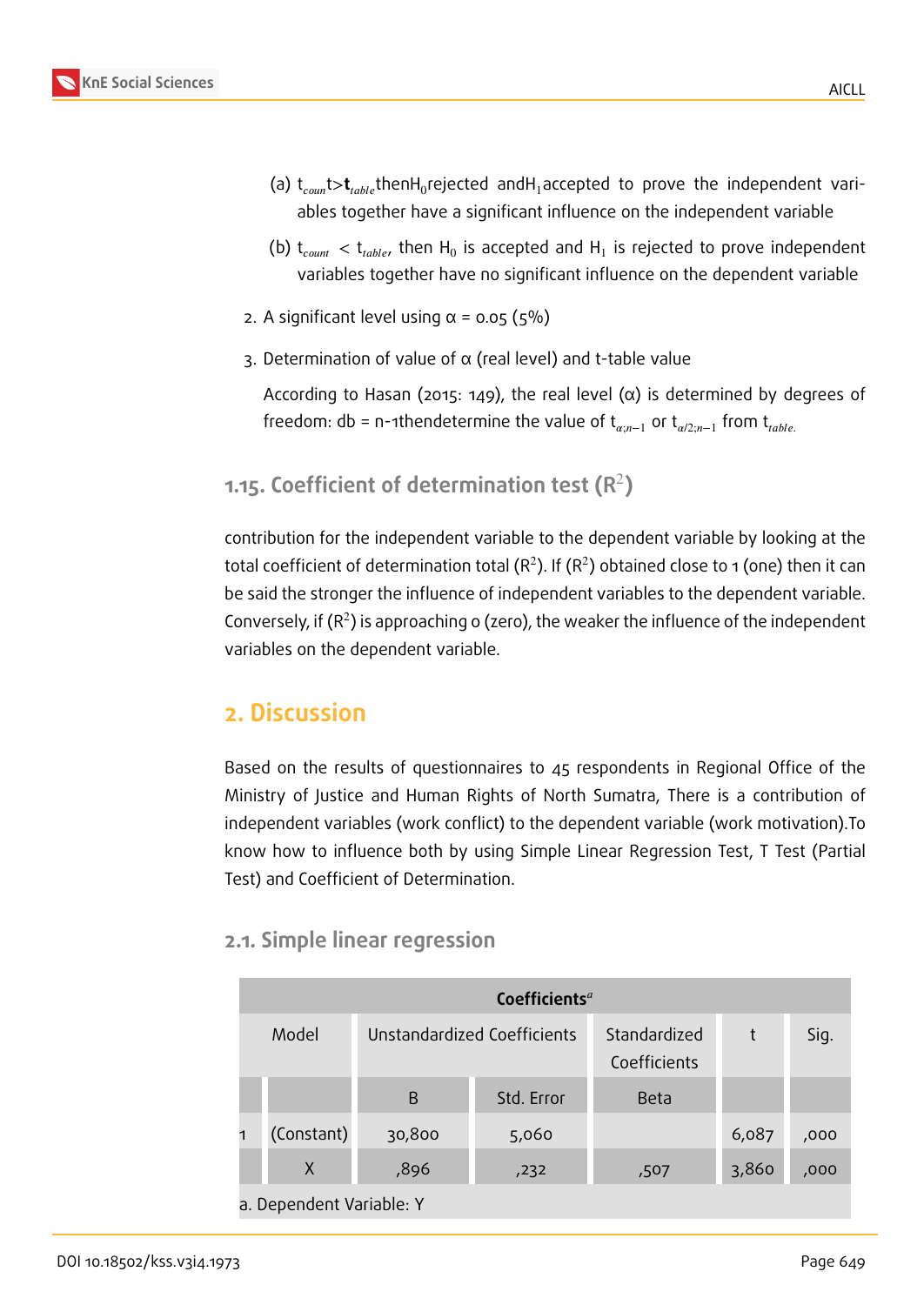

AICLL

Based on the table above, obtained by using SPSS program version 20 then obtained a simple linear regression equation as follows:

$$
Y = a + b = 30,800 + 0,896X
$$

Based on the simple linear regression equation, it can be seen that constant (a) has a value of 30,800 and the regression coefficient is worth 0.896, then obtained the value of equation Y = 30,800 + 0,896X.

#### **2.2. T test (Partial test)**

This test is done by comparing tcount with ttable using criteria as follows:

- a.  ${\rm t}_{\it count}$   $>$ t $_{\it table}$ then H $_{\rm 0}$  rejected and H $_{\rm 1}$  accepted to prove the work conflict variable has a significant effect on the variabel y.
- b.  $t_{count} > t_{table}$ then Ho accepted and H1 rejected to prove the work conflict does not have a significant effect on the variable y.

|            | Coefficients <sup>a</sup>   |                  |                              |        |       |
|------------|-----------------------------|------------------|------------------------------|--------|-------|
| Model      | Unstandardized Coefficients |                  | Standardized<br>Coefficients | $\top$ | Sig   |
|            | B                           | <b>Std Error</b> | Beta                         |        |       |
|            |                             |                  |                              |        |       |
| (Constant) | 30,800                      | 5,060            |                              | 6,087  | 0,000 |
| X          | ,896                        | ,232             | ,507                         | 3,860  | ,000  |

From the table above that  $t_{count}$  has a value of 3,860, and  $t_{table}$  is obtained from db = n-1 then db = 44 and  $\alpha/2$  = 0,05/2 = 0,025 then  $t_{0.025 \, ;44}$  so obtained value of ttable = 2,105. Based on the description that  $\mathfrak{t}_{\mathit{count}} > \mathfrak{t}_{\mathit{table}}$ , then H $_0$  is rejected and H $_1$  accepted it is 3,860 >2,105. Thus the independent variables (work conflict) have a significant effect on the dependent variable (work motivation).

### **2.3. Coefficient of determination test (R**<sup>2</sup> **)**

To know the amount of free variable contribution to the dependent variable by looking at the total coefficient of determination total (R<sup>2</sup>). If (R<sup>2</sup>) is obtained closer to 1 (one) than it can be said the stronger the influence of variable x to the variable y. Conversely,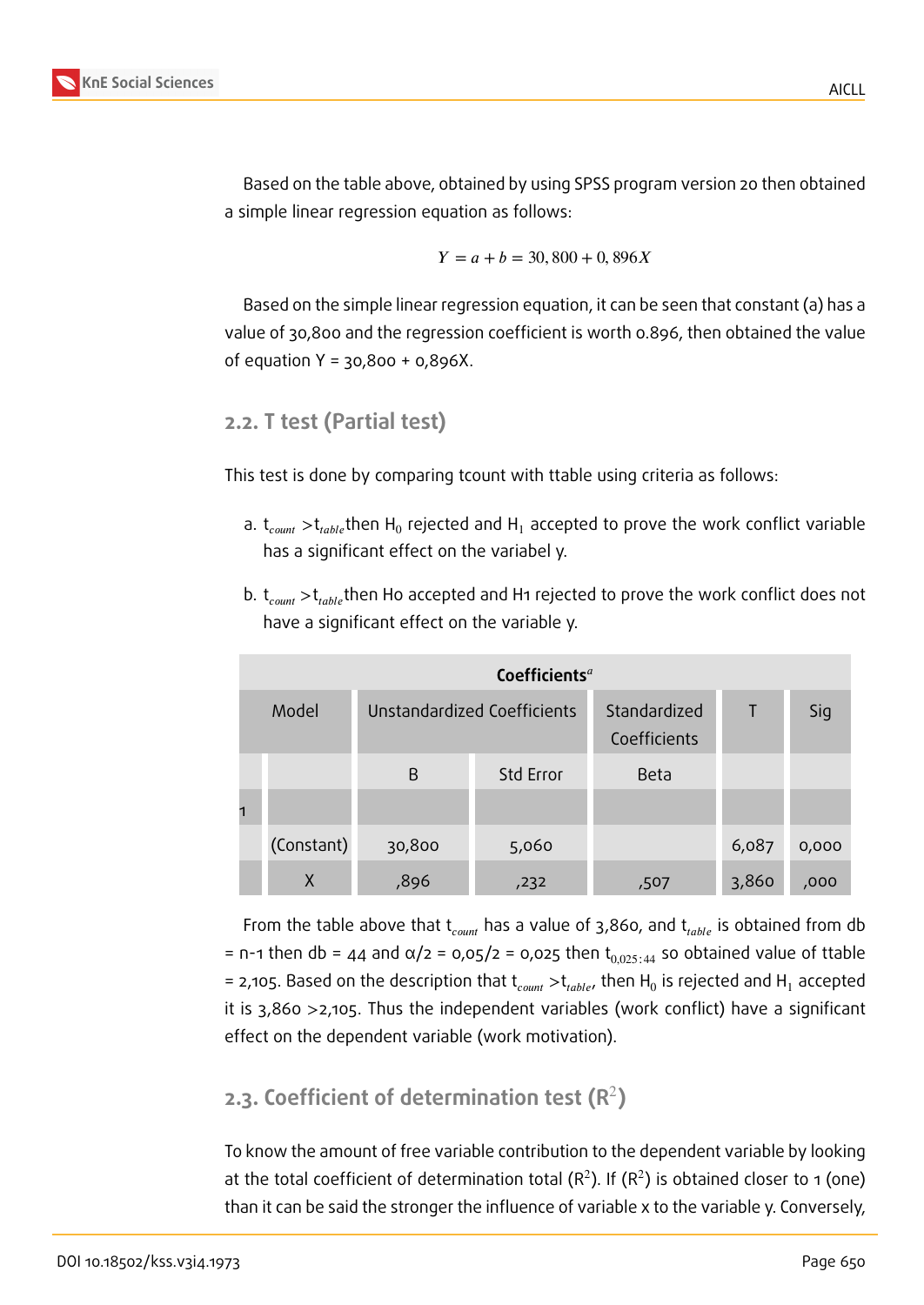

| R.                |      |                                           | Std. Error of the             |
|-------------------|------|-------------------------------------------|-------------------------------|
|                   |      |                                           | Estimate                      |
| ,507 <sup>a</sup> | ,257 | ,240                                      | 5,081                         |
|                   |      | $\sim$ $\sim$ $\sim$ $\sim$ $\sim$ $\sim$ | R Square Adjusted R<br>Square |

if (R<sup>2</sup>) is obtained closer to 0 (zero) then the weaker the influence of variable x to the variable y.

a. Predictors: (Constant), X

Based on the table above obtained value of R2 (R Square) =  $0.257$  ( $25.7\%$ ) thus independent variable (work conflict) influence the dependent variable (work motivation) equal to 25,7% and the rest 74,3% influenced by another variable investigated.

# **3. Conclusions**

From the results of exposure and discussion of the data above, the conclusion of the research results is:

- 1. Based on T test (Partial test) with significant level of 0.05 ( $5\%$ ) and db (n-1) = 44, then obtained  $t_{count} > t_{table}$  (3,860 >2,105) with significant 0,000 <0,05 then H $_0$ rejected and H $_1$  accepted. So it can be concluded that there is a significant effect between the work conflict on employee motivation in the Legal Services and Human Rights.
- 2. The magnitude of the effect of work conflict on work motivation of employees in the section of Legal and Human Services is equal to 0.257 (25.7%) and the remaining 74.3% influenced by other variables not examined.
- 3. And above all effective and ethical communication could be implemented to settle or at least to avoid a conflict in a work place. Motivation should also be given through soft and acceptable language of communication.

# **References**

- [1] Hanggraeni, Dewi. (2012), *Manajemen Sumber Daya Manusia,* Cetakan ke 1. Jakarta: Lembaga penerbit Fakultas Ekonomi Universitas Indonesia
- [2] Indriyani. (2013). *Pengaruh Pendidikan dan Pengalaman Kerja Terhadap Jenjang Karier Karyawan Pada Pt. Bank Negara Indonesia (Persero) Tbk. Tamalanrea Cabang Makasar*,